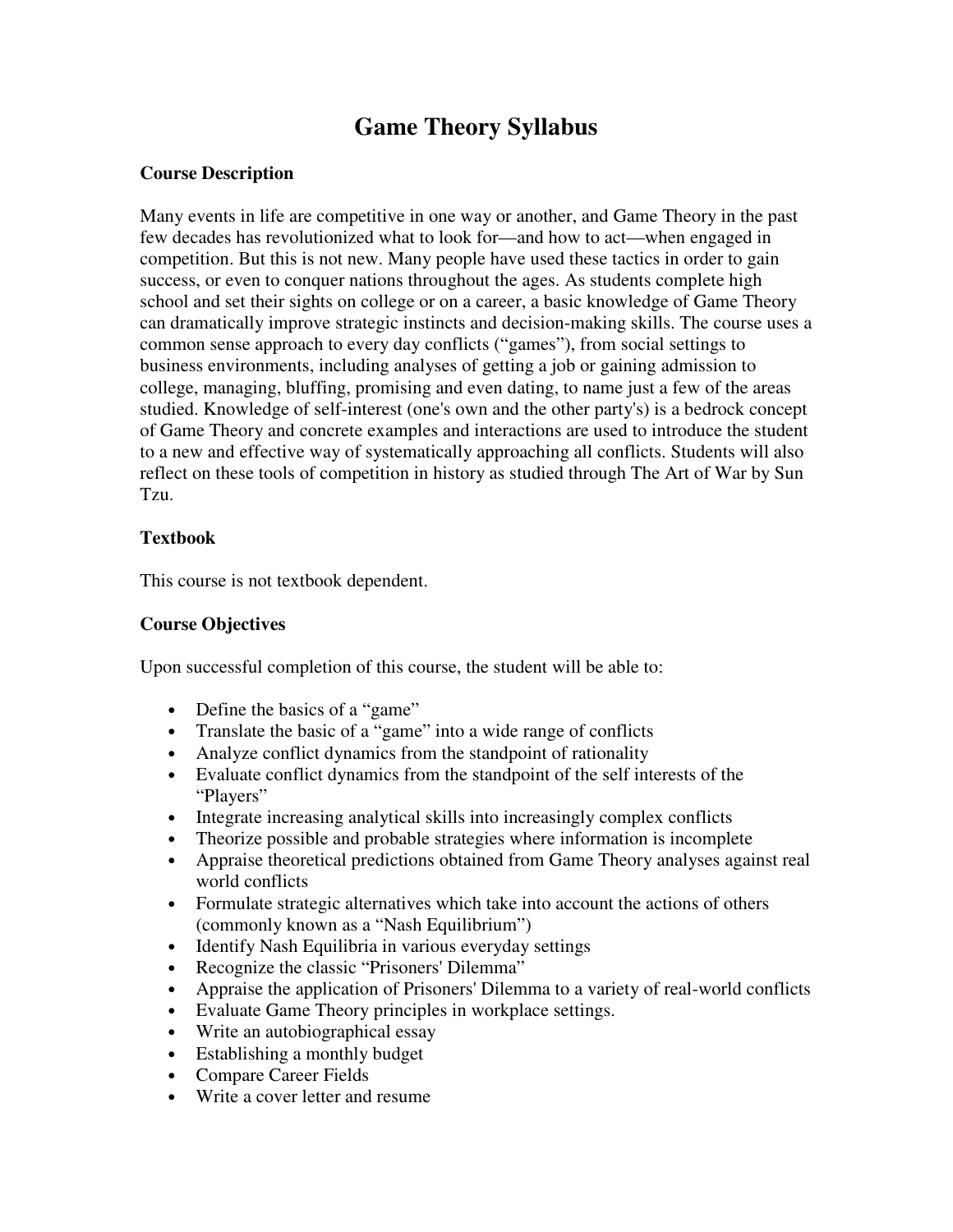- Apply to College
- Apply for Grants and Scholarships
- Fill out a job application
- Give a successful interview
- Look for good financial investments

# **Course Outline**

| Unit                 | <b>Activities</b>                                                                                                                 |
|----------------------|-----------------------------------------------------------------------------------------------------------------------------------|
| 1 Game Theory Basics | <b>Learning Outcomes</b>                                                                                                          |
|                      | Pre-Test                                                                                                                          |
|                      | Lecture: Game Theory Basics                                                                                                       |
|                      | <b>Assignment: Analyzing Conflict</b><br>$\bullet$                                                                                |
|                      | Lecture: Being a Warrior When it Comes to Your Future                                                                             |
|                      | Presentation: Introduction to General Tzu                                                                                         |
|                      | Lecture: The Art of War: Plan of Attack                                                                                           |
|                      | Reading Selection: The Art of War Part I: "Laying Plans"                                                                          |
|                      | Assignment: Applications--What Are Your Plans After High<br>$\bullet$<br>School?<br>Assignment: Writing an Autobiographical Essay |
|                      | Discussion                                                                                                                        |
|                      | <b>Establishing Goals</b><br><b>Identifying Challenges</b>                                                                        |
|                      | Conversations with the General:                                                                                                   |
|                      | Danger / Opportunity<br>Assessing the Situation                                                                                   |
|                      | Unit 1 Quiz                                                                                                                       |
|                      | Project: (Choose One)                                                                                                             |
|                      | Home Run                                                                                                                          |
|                      | Famous Generals Throughout Time<br>$\bullet$                                                                                      |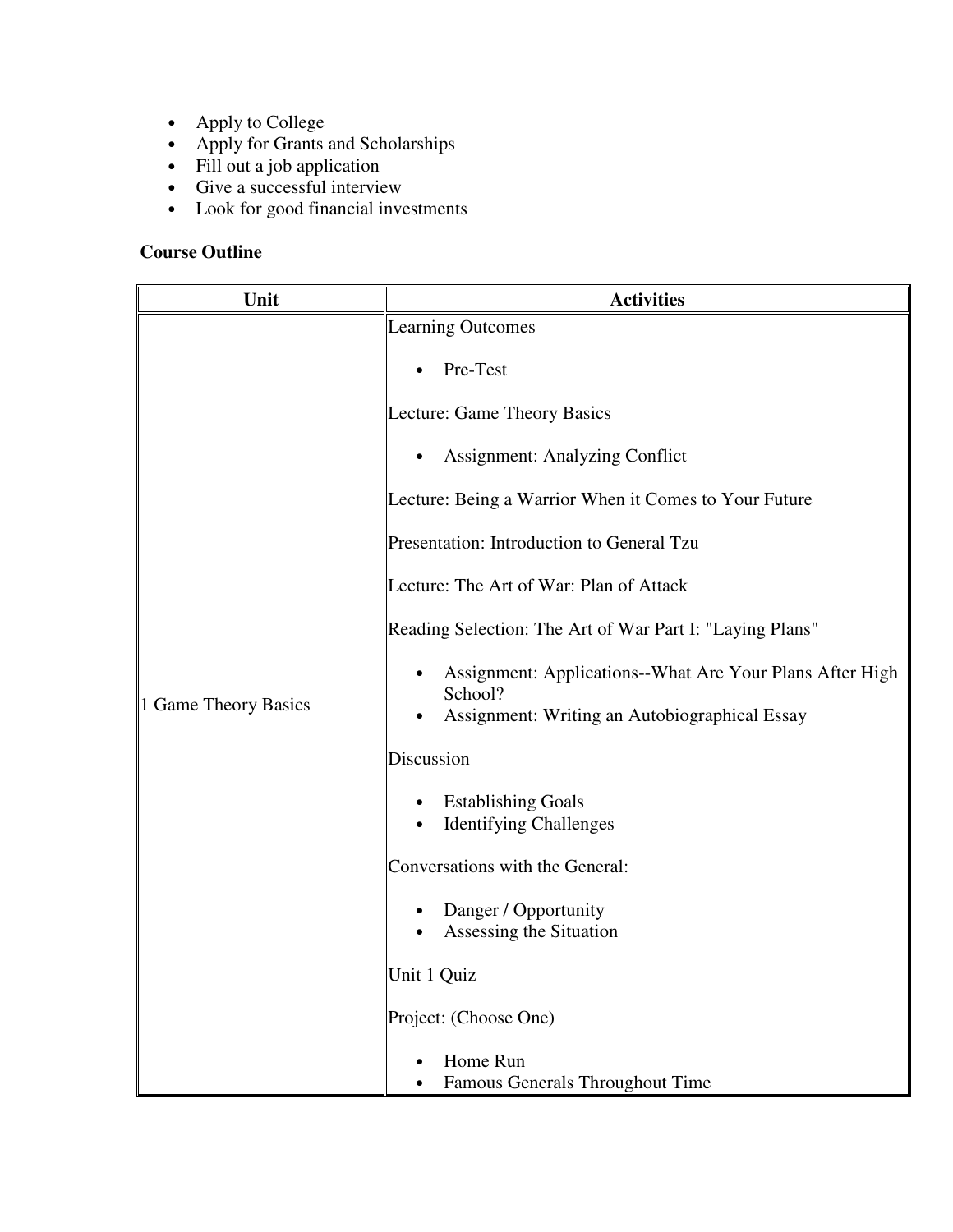|                     | Create Your Own Game                                                                                        |
|---------------------|-------------------------------------------------------------------------------------------------------------|
|                     | <b>Learning Outcomes</b>                                                                                    |
| 2 Price Competition | Pre-Test                                                                                                    |
|                     | Lecture: Price Competitions                                                                                 |
|                     | <b>Assignment: Comparing Prices</b><br>Apply: Identifying Bizarre Security Situations                       |
|                     | Discussion: Price Fixing                                                                                    |
|                     | Lecture: The Art of War: Assessing Cost                                                                     |
|                     | Reading Selection: The Art of War Part II: "Waging War"                                                     |
|                     | Assignment: How Much Will Attaining Your Goals Cost<br>You?<br><b>Assignment: Creating a Monthly Budget</b> |
|                     | Conversations with the General:                                                                             |
|                     | <b>Multiple Opportunities</b><br>Planning Insures Victory<br>Weigh Costs Before You Plan an Attack          |
|                     | Unit 2 Quiz                                                                                                 |
|                     | Project:                                                                                                    |
|                     | <b>Task Definition</b>                                                                                      |
| 3 Nash Equilibrium  | <b>Learning Outcomes</b>                                                                                    |
|                     | Pre-Test                                                                                                    |
|                     | Lecture: Nash Equilibrium                                                                                   |
|                     | <b>Assignment:</b> Looking for Dominance<br>Apply: Nash Equilibrium in Your Neighborhood                    |
|                     | Discussion:                                                                                                 |
|                     | John Nash<br>$\bullet$                                                                                      |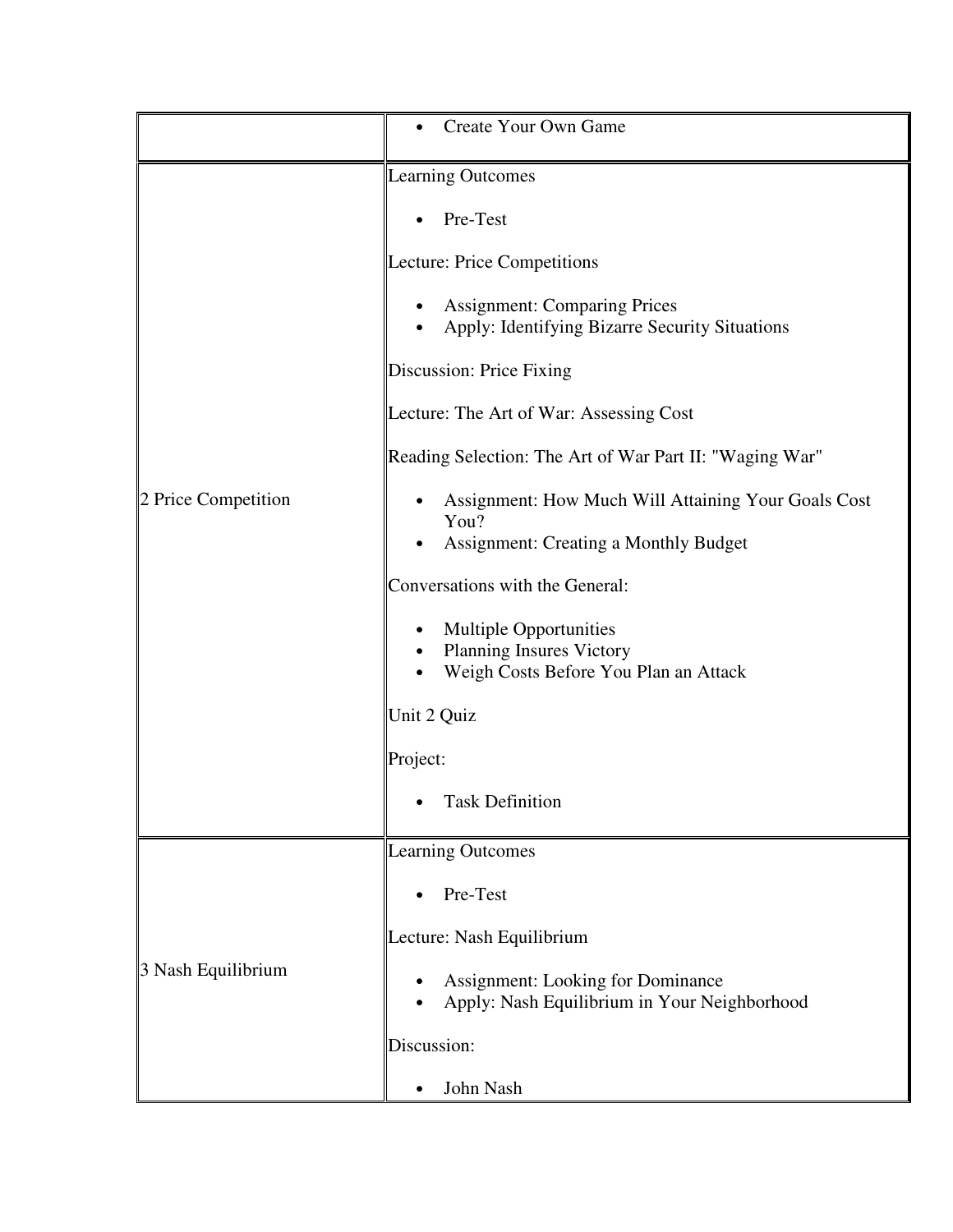|                      | Nash Equilibrium                                                                                                                    |
|----------------------|-------------------------------------------------------------------------------------------------------------------------------------|
|                      | Lecture: The Art of War: Compromise                                                                                                 |
|                      | Reading Selection: The Art of War Part III: "Attack by Stratagem"                                                                   |
|                      | <b>Assignment: Assessing Obstacles</b><br><b>Assignment: Career Fields Comparison</b><br><b>Assignment: Career Field Interviews</b> |
|                      | Conversations with the General:                                                                                                     |
|                      | Know Yourself / Know Your Enemy--The Importance of<br>Compromise                                                                    |
|                      | Unit 3 Quiz                                                                                                                         |
|                      | Project: Information Seeking Strategies                                                                                             |
|                      | <b>Learning Outcomes</b>                                                                                                            |
|                      | Lecture: Prisoner's Dilemma                                                                                                         |
| 4 Prisoner's Dilemma | Assignment: Avoiding / Managing Prisoner's Dilemma<br>Apply: "Short Term Thinker"                                                   |
|                      | Discussion:                                                                                                                         |
|                      | Class Check-in                                                                                                                      |
|                      | Lecture: The Art of War: Responsibility and Accountability                                                                          |
|                      | Reading Selection: The Art of War Part IV; "Tactical Dispositions"                                                                  |
|                      | Assignment: Importance of Visualization                                                                                             |
|                      | Conversations with the General:                                                                                                     |
|                      | <b>Securing Against Defeat</b><br>On Excellence                                                                                     |
|                      | Assignment: Writing a Cover Letter<br>Assignment: Writing a Resume                                                                  |
|                      | Midterm Exam                                                                                                                        |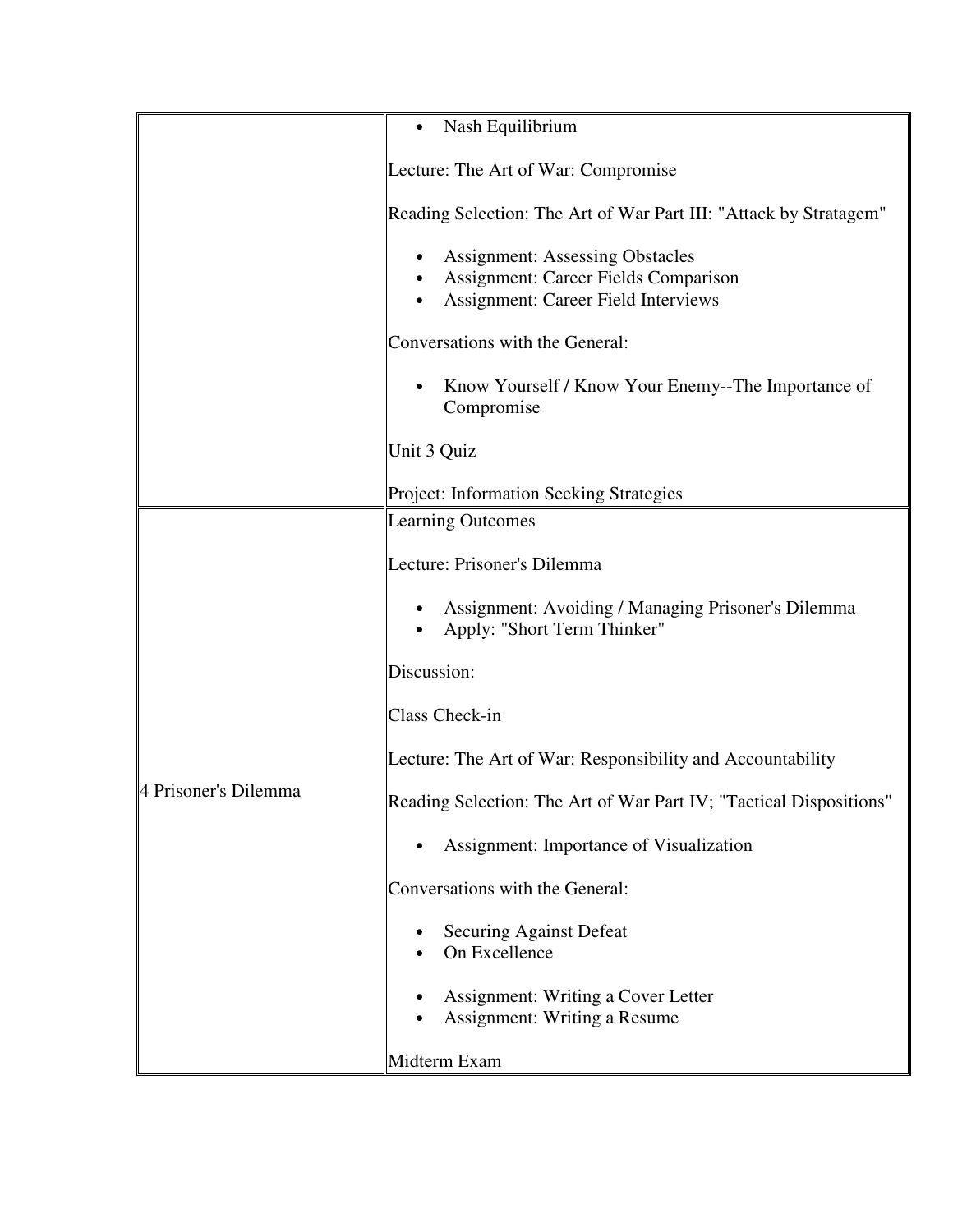| <b>Learning Outcomes</b><br>Pre-Test<br>$\bullet$                                                   |  |
|-----------------------------------------------------------------------------------------------------|--|
|                                                                                                     |  |
|                                                                                                     |  |
| Lecture: Surviving with Limited Information                                                         |  |
| Assignment: Basing Action on Appearances<br>Apply: Price Discrimination                             |  |
| Discussion:                                                                                         |  |
| Top Dollar / Discount                                                                               |  |
| Lecture: The Art of War: Emphasizing Strengths<br>5 Surviving with Limited                          |  |
| Information<br>Reading Selection: The Art of War Part V: "Energy"                                   |  |
| Assignment: Interviewing Well                                                                       |  |
| Conversations with the General:                                                                     |  |
| Courage<br>Experience                                                                               |  |
| Assignment: Filling Out a Job Application                                                           |  |
| Unit 5 Quiz                                                                                         |  |
| Project: Location and Access                                                                        |  |
| <b>Learning Outcomes</b>                                                                            |  |
| Pre-Test                                                                                            |  |
| Lecture: Spending Other People's Money                                                              |  |
| Assignment: "Free Rider" Problem<br>Apply: Spending Other People's Money<br>6 Spending Money        |  |
| Discussion:                                                                                         |  |
| <b>B.C</b> Forbes on Profitable Business Arrangements<br>Benjamin Franklin on Necessity vs. Bargain |  |
| Lecture: The Art of War: Making the Right Decision                                                  |  |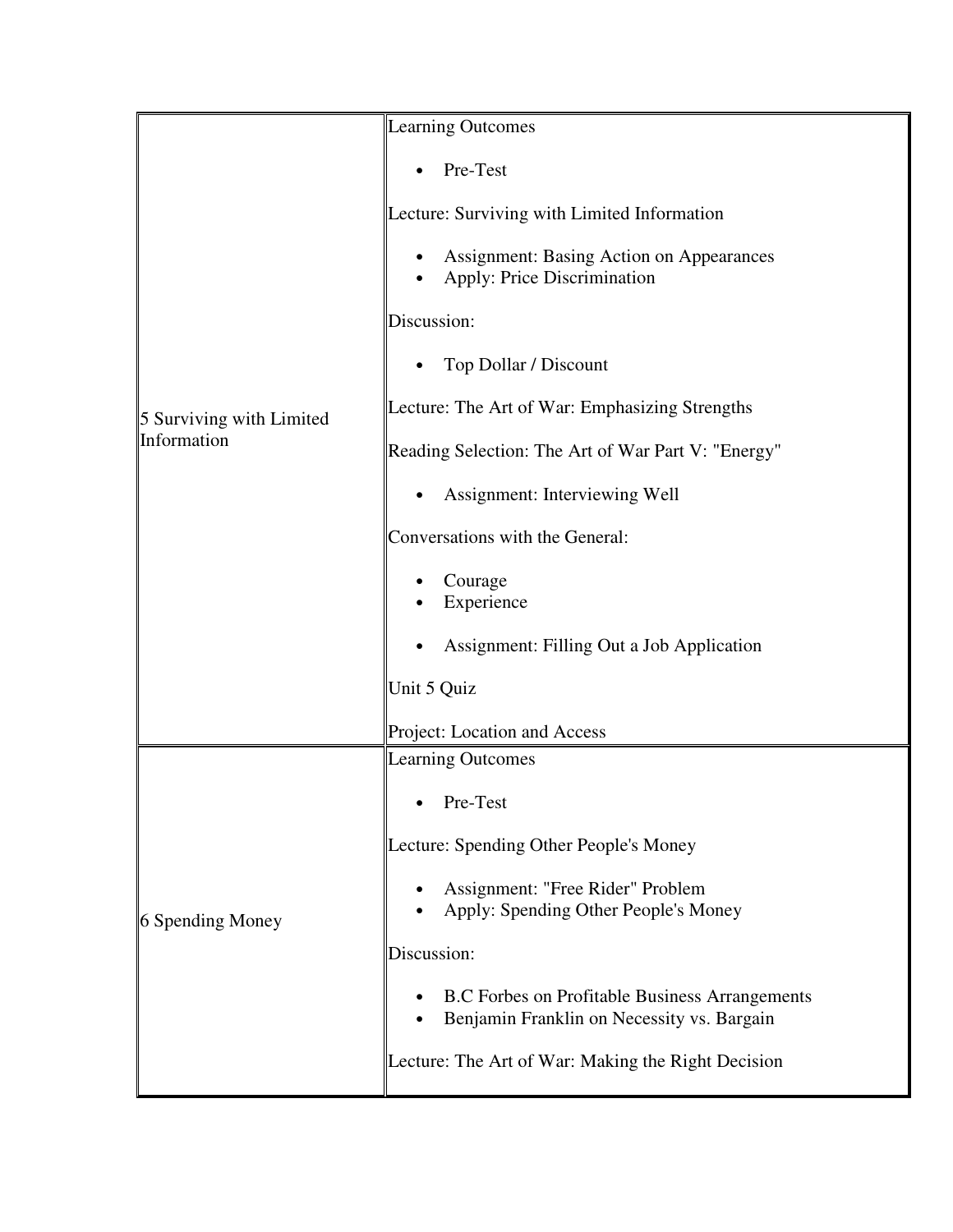|                           | Reading Selection: The Art of War Part VI: Weak Points and Strong                                                                                                                                                         |
|---------------------------|---------------------------------------------------------------------------------------------------------------------------------------------------------------------------------------------------------------------------|
|                           | Conversations with the General:                                                                                                                                                                                           |
|                           | Darwin on Change<br>٠<br>Strength                                                                                                                                                                                         |
|                           | Assignment: Virtual College and University Tours<br>٠<br>Assignment: Applying for College / University / Trade<br>School                                                                                                  |
|                           | Lecture: Grants and Scholarships                                                                                                                                                                                          |
|                           | Unit 6 Quiz                                                                                                                                                                                                               |
|                           | Project: Use of Information                                                                                                                                                                                               |
|                           | <b>Learning Outcomes</b>                                                                                                                                                                                                  |
| 7 Stock Market            | Lecture: The Stock Market                                                                                                                                                                                                 |
|                           | Apply: Opinion on News Coverage of the Current Market<br>٠<br>Assignment: Designing an Auction System<br>٠<br>Assignment: Who Owns It?<br><b>Assignment: Reading Stock Quotes</b><br>Assignment: Playing the Stock Market |
|                           | Discussion:                                                                                                                                                                                                               |
|                           | <b>Assessment of Investments</b><br>Learning from Your Mistakes                                                                                                                                                           |
|                           | Project: Synthesis                                                                                                                                                                                                        |
|                           | <b>Learning Outcomes</b>                                                                                                                                                                                                  |
| 8 End of Course Summation | <b>Submit Final Project</b><br>Project Sharing and Class Critique                                                                                                                                                         |
|                           | Conversations with the General:                                                                                                                                                                                           |
|                           | Winning<br><b>Masters of Your Fate</b>                                                                                                                                                                                    |
|                           | <b>Final Exam</b>                                                                                                                                                                                                         |